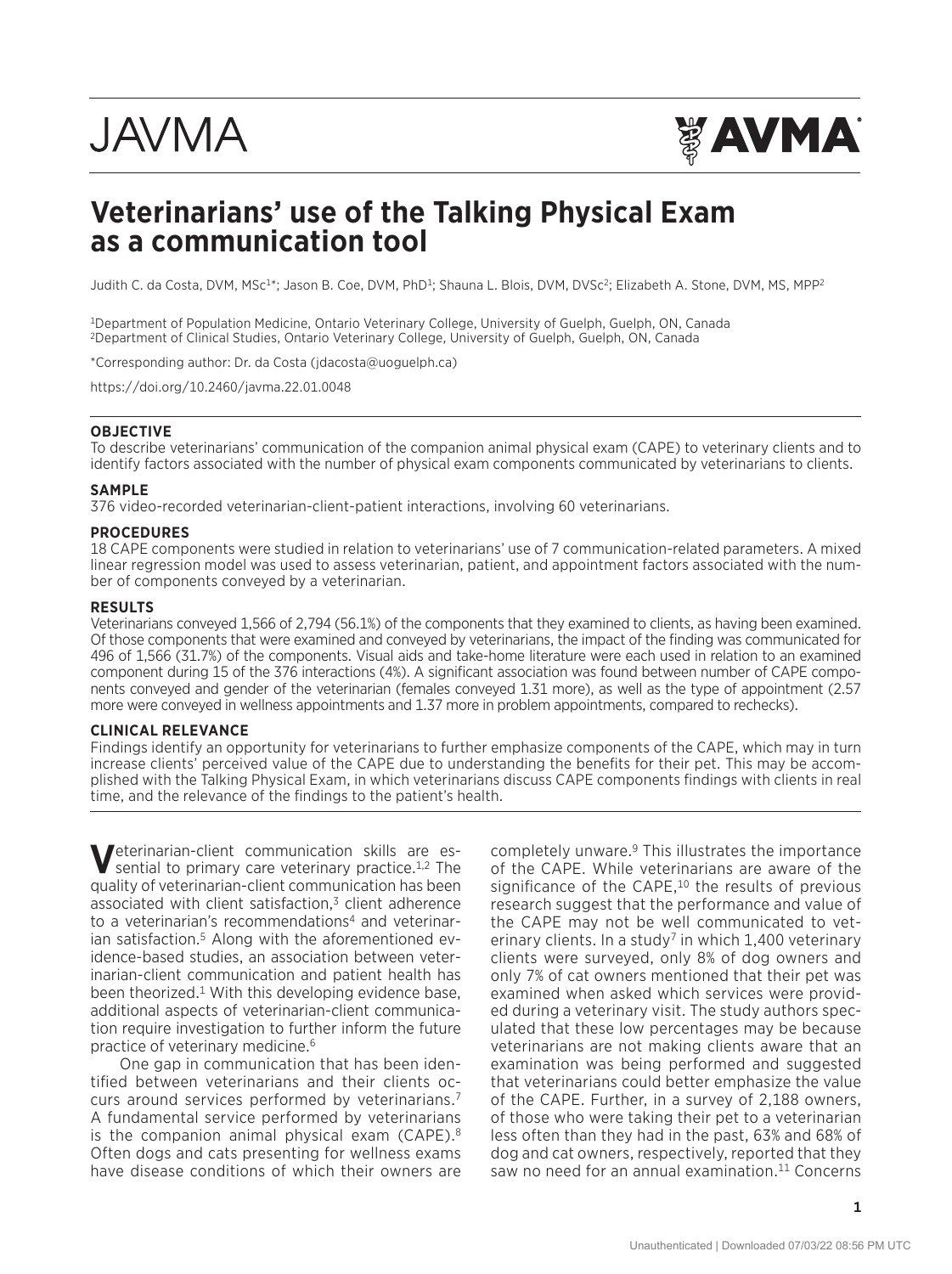regarding the lack of communication about the value of the CAPE are further supported by a study of 833 dog owners and 1,110 veterinary professionals that asked both parties if a dental exam was typically performed at every appointment.6 Only 77.2% of the dog owners responded "yes" whereas 95% of the veterinary professionals responded "yes" to the same question. Understanding veterinarians' current communication to veterinary clients about the CAPE will assist in identifying communication protocols that may be used to improve veterinary clients' understanding and perceptions of the value of the CAPE.

The Calgary-Cambridge Guide (CCG) is an evidence-based framework for skills-based veterinary communication.1 Explaining the process and findings of the physical exam is one of the 71 clinical communication skills identified by the CCG. It is noteworthy that, according to this guide, this skill is performed prior to the decision-making section of the appointment. A protocol to communicate the performance and value of the CAPE to clients is to describe the physical exam as it is being performed, including both normal and abnormal findings and their significance, to veterinary clients. This process, termed the Talking Physical Exam (TPE), engages the client in their pets' veterinary care, and is likely to increase a client's understanding of the importance of their pet's CAPE. This technique has specific relevance for emphasizing the importance of the CAPE during preventive health care appointments. Pet owners indicate they would take their pet to a veterinarian more often if they knew it could prevent problems and expensive treatment later or if they were convinced it would help their pet live longer.11 The TPE offers an opportunity for veterinarians to convey to clients the importance of an annual CAPE in keeping their pet healthy and supporting their pet in living longer. In addition, a Canadian study found 51% of appointments were wellness appointments, $12$  which suggests annual preventive health care appointments can be a substantial source of revenue for veterinary practices. The TPE has the potential to impact client satisfaction, veterinarian satisfaction, patient health, and veterinary practice sustainability.

The first step in exploring the role of the TPE is to describe its current use in veterinary practice. The objectives of this study were to describe veterinarians' communication about the CAPE (ie, the TPE) using direct observation, and to identify factors associated with the number of physical exam components conveyed by veterinarians to clients.

## **Materials and Methods**

This study was approved by the University of Guelph Research Ethics Board (REB#17-08-009).

#### **Participant recruitment**

Participant recruitment has been previously reported.13,14 In brief, a random sample of veterinarians practicing within 150 km of the Ontario Vet-

erinary College in Guelph, ON, Canada was used. A list was created from the College of Veterinarians of Ontario's publicly available website (www.cvo.org). From the defined geographic area, 2,234 veterinarians were randomly listed using a random number generator (www.random.org). Veterinarians were invited to participate if they were English-speaking, were over the age of 18 years, and practiced companion animal medicine. It was possible for more than one veterinarian to participate per veterinary clinic. A convenience sample of clients were recruited, from the reception area of the practice, for each participating veterinarian. Clients were included if they spoke English, were 18 years old or older and gave consent in writing. Veterinarian-client interactions were excluded if euthanasia was a possible outcome or if a child under 18 years old attended the appointment. Written consent was obtained from all those involved in the videos.

An initial questionnaire was completed by each participating veterinarian, within 24 hours of starting participation in the study. This questionnaire included demographic questions such as year of graduation and gender of the veterinarian. At the end of each appointment, the veterinarian completed a questionnaire with questions regarding the appointment. These questions included the type of appointment (reason for presentation), the number of patients in the appointment and the species of the patient. Each veterinarian completed an exit questionnaire that included the following questions: "Do you think that being videotaped interfered with your clinical performance" and "Do you think you could be yourself in front of the camera" scored on a scale of 0 to 100 (0 = definitely not; 100  $=$  definitely). As previously described,<sup>14</sup> the veterinarian-client interactions were recorded using a GoPro (Hero5 edition; GoPro Inc) mounted in the corner of the exam room.

#### **Study design**

This cross-sectional study combined data from direct observation of videos and the questionnaires completed by participating veterinarians and clients. Using a total of 909 recorded veterinary appointments, 400 videos were randomly selected using a random number generator (www.random.org) for the present study. The 2 inclusion criteria for videos were a physical exam was observed during the video and that the exam was performed on a dog or cat. When more than 1 patient was present, 1 was selected a priori using the random number generator (www.random.org) for inclusion. Type of appointment (ie, wellness, problem, or recheck) was based on the answer the veterinarian recorded in the survey they completed after each appointment. Species of patient was recorded based on the video itself.

A rubric for evaluating veterinarians use of the TPE was developed based on a previous Delphi study in which 25 CAPE components were identified by an expert panel as being required for a baseline, best practice CAPE.15 The 25 components were reduced for the present study to 16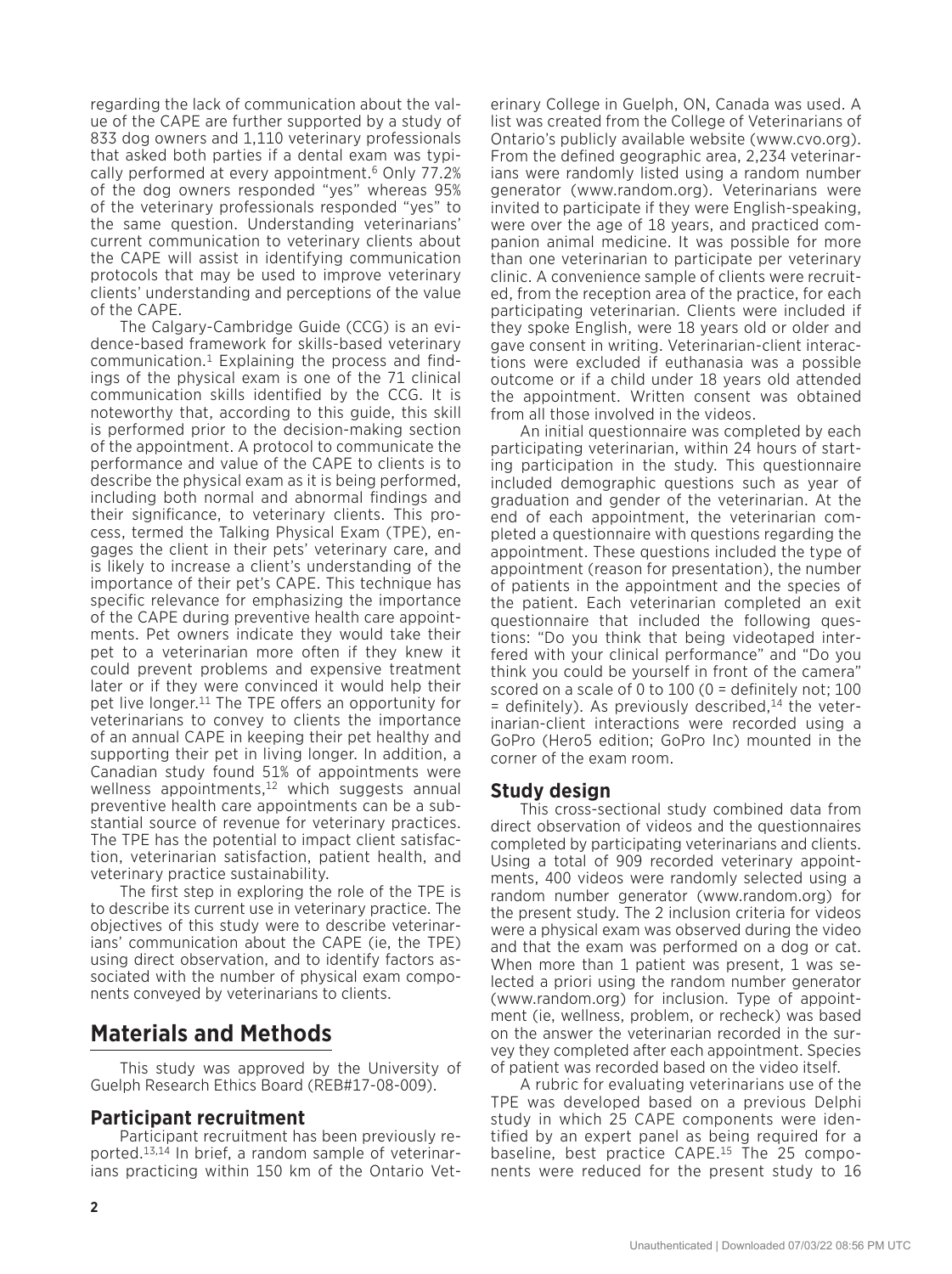CAPE components, collapsing components where the coder (JCDC) had difficultly discerning from the video-recording among the components being examined (eg, the 3 components mucous membrane color, capillary refill time and hydration status were combined into 1 component called membrane color, capillary refill time, hydration for the present study). Additionally, 2 CAPE components, that almost reached the 90% consensus cut point during the Delphi study (ie, muscle condition score [MCS] at 85.7% and neurologic assessment at 81.0%), were also included. Although body temperature did not approach consensus during the Delphi study, it is historically recognized as a vital component of a physical exam within the veterinary literature, 10,16 and for this reason was added, producing a rubric containing 19 components with which to evaluate the video-recordings. In the final analysis, data on thyroid palpation for older cats was excluded because it did not pertain to all examinations (ie, dogs). Therefore, the analyzed results were based on 18 components of the CAPE.

Seven communication related parameters were developed by the research team to further evaluate veterinarians' communication during of the TPE. If the coder identified that the veterinarian "examined" one of the 18 CAPE components, the coder further evaluated that component to determine the veterinarian's use of each of the 7 communication parameters. A detailed codebook describing each of the 7 communication parameters was developed a priori. The parameter 'Examined' was indicated if the coder could see or hear that the component was being examined. For the communication parameter 'Conveyed', the coder indicated this was completed when the veterinarian told the client that a CAPE component was about to be examined, was being examined or had been examined. If the veterinarian reported to the client that the examination of a component led to normal findings, then 'Normal' was scored (eg, "his ears look good") for that component. If a health problem was identified and reported to the client then 'Pathology' was scored (eg, "he has a heart murmur") for that component. If the veterinarian mentioned the significance of the normal finding or the pathology to the client, then 'Impact on patient' was scored (eg, "her teeth look great, continue brushing so she doesn't require going under a general anesthetic for a dental cleaning in the future"). 'Client option' was scored if the veterinarian conveyed to the client, after describing a normal or pathological finding, that the client had a choice regarding specific diagnostic tests or specific treatments or let the client know that not treating was a possible option (eg, "would you like the mass biopsied?"). 'Visual aid used' and 'Take-home literature' were scored if the veterinarian presented a visual aid (eg, a model of a dog's stifle used to explain a ruptured cranial cruciate ligament) or take-home literature was provided (eg, a handout on how to brush a dog's teeth), respectively, in relation to the examined component. The rubric was completed in Qualtrics, LLC (SAP American Inc).

Additional details on the camera position, veterinarians' use of ophthalmoscope, and/or veterinarians' use of otoscope, were also gathered during review of the video-recorded interactions.

#### **Statistical analysis**

Descriptive statistics were calculated. Mean, median, and range were calculated for continuous variables and percentages were calculated for categorical variables.

A mixed linear regression model was used to assess veterinarian, patient, and appointment level factors for an association with the outcome variable, which was the total number of CAPE components conveyed by a veterinarian. Veterinarian was included as a random effect to control for clustering of appointments by veterinarian. The independent variables assessed were veterinarian year of graduation, age of veterinarian at the time of the interaction, species of patient (dog/cat), type of practice (multiveterinarian/single veterinarian), gender of the veterinarian (male/female) and appointment type (wellness/problem/recheck). The presence of confounding was assessed by adding each of the independent variables back into the main effects model to test for a 30% or greater change in the measure of association of the statistically significant variables.17 The likelihood ratio test was run to check significance of the null hypothesis that the random effect of veterinarian was not contributing to the variance of the model and the interclass correlation coefficient was calculated to describe the proportion of total variance attributed to the difference between clusters (appointments performed by the same veterinarian).

First, univariable analysis was performed between each factor and the total number of CAPE components conveyed during an appointment to assess for an unconditional association using a liberal *P* value of 0.20. Those predictor variables with an unconditional association were included in a full main effects model where backward elimination was used. Variables in the final main effects model were tested for plausible interactions. The goodness of fit of the final model was accessed by graphically checking for normality of the residuals and graphically checking homoscedasticity using the normality of the best linear unbiased predictors of the random effects. The model assumptions of normality and homoscedasticity were met. Outliers were assessed by removing them from the model and then checking the model for any significant change in direction of the coefficients.

All statistical analyses were performed in Stata (StataCorp 2019 version 16.1; StataCorp LLC) and used a significance level of *P* < 0.05.

## **Results**

#### **Demographic data**

Although 61 veterinarians agreed to participate in the study, (19.2% [61/318]), 60 veterinarians had been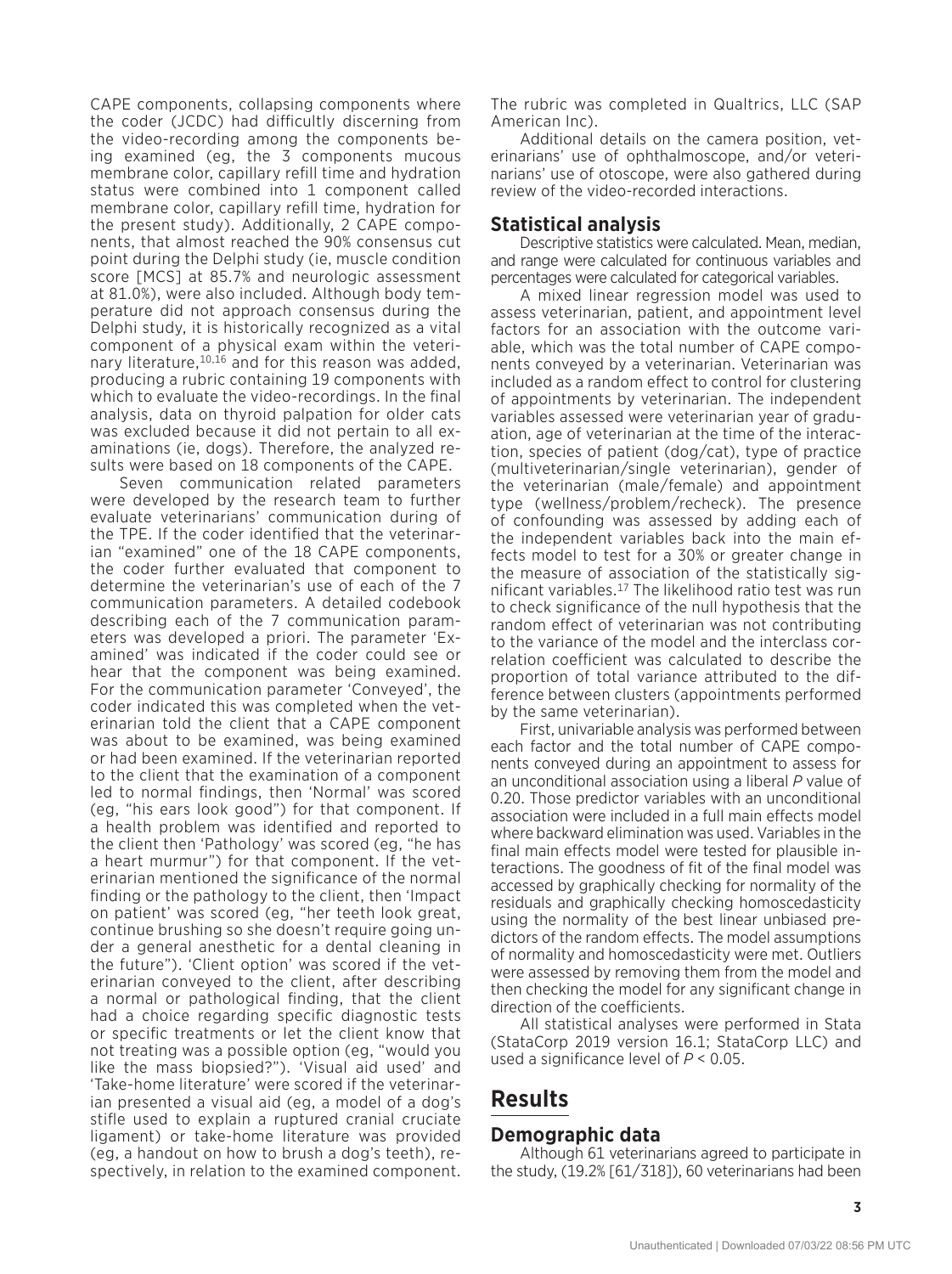the sample size established a priori for the study, resulting in data collected for 60 veterinarians. The total corpus of video-recorded veterinarian-client interactions included for analysis was 376. Reasons for exclusion of videos included species of patient not being a dog or cat (eg, a bird or a ferret), as well as the patient was not present (eg, hospital discharges without the pet). Twenty-four of the appointments included multiple pets within the same appointment. Demographic details of participating veterinarians and species of patients were assessed during the interactions **(Table 1)**. Of the 376 appointments, participating veterinarians identified 189 (50.3%) as wellness appointments, 143 (38%) as problem appointments, and 44 (11.7%) as recheck appointments. The results of the exit question-

**Table 1**—Veterinarian participant demographic information (n = 60) and species of patient (376) for the analysis of use of the Talking Physical Exam in veterinary appointments.

| <b>Characteristic</b>             | Result     |
|-----------------------------------|------------|
| Gender of veterinarian            |            |
| Female                            | 39 (65.0%) |
| Male                              | 21 (35.0%) |
| Year of graduation                |            |
| Mean                              | 1998       |
| <b>Standard Deviation</b>         | 10.47      |
| Range                             | 1979-2016  |
| Practice Type                     |            |
| Multiple veterinarians            | 327 (87%)  |
| Single veterinarian               | 49 (13%)   |
| Species of patient in appointment |            |
| Canine                            | 285 (76%)  |
| Feline                            | 91 (24%)   |

naire showed that the participating veterinarians felt that being filmed did not change their behavior. On a scale of 0 (definitely not) to 100 (definitely), participants responded that they could be themselves while being filmed with a median score of 93 out of 100 and that being filmed did not interfere with their clinical performance with a median score of 6.5 out of 100.

#### **Description of veterinarians' use of 7 communication parameters in relation to 18 components of the CAPE**

Across the 376 veterinarian-client-patient interactions included in the present study, 2,794 CAPE components were examined based on coder visual identification or verbalization by the veterinarian. Of the components that were examined, the veterinarian conveyed to the client that the component was being examined for 56% (1,566 of 2,794) of the components **(Table 2)**. For the CAPE component 'general assessment', it was impossible to known whether the veterinarian had performed a non-verbalized general assessment if they did not verbalize it; thus, this CAPE component was recorded as examined for 100% of the appointments. When examined, the 2 components of the CAPE that were least frequently conveyed when examined were general assessment (10.1% [38/376]) and neck palpation (17.9% [10/56]; Table 2). The 2 most conveyed components when examined were MCS (100% [15/15]) and body weight/body condition score (95.7% [200/209]; Table 2). On average, participating veterinarians conveyed 4.2 components of the CAPE during an interaction (SD, 2.44; median, 4; range, 0 to 12; **Table 3**).

**Table 2**—Results of evaluation of the parameter "examined" and the 7 communication linked parameters for 18 companion animal physical exam components, during the 376 appointments.

| Physical exam<br>component       | Exam<br>done<br>No. (%) | Conveyed<br>exam done<br>No. (%) | <b>Client told</b><br>normal finding<br>No. (%) | <b>Client told</b><br>pathology present<br>No. (%) | Impact on<br>patient explained<br>No. (%) | Visual<br>aid used<br>$No.$ $(\%)$ | <b>Client options</b><br>provided<br>No. (%) | Take-home<br>literature provided<br>No. (%) |
|----------------------------------|-------------------------|----------------------------------|-------------------------------------------------|----------------------------------------------------|-------------------------------------------|------------------------------------|----------------------------------------------|---------------------------------------------|
| General assessment               | 376/376 (100)           | 38/376 (10.1)                    | 33/376(8.7)                                     | 2/376(0.5)                                         | 1/376(0.3)                                | 2/376(0.5)                         | 12/376(3.2)                                  | 7/376(1.9)                                  |
| Oral cavity exam                 | 278/376 (73.9)          | 208/278 (74.8)                   | 70/278 (25.2)                                   | 115/278 (41.4)                                     | 99/278 (36.6)                             | 3/278(1.1)                         | 34/278 (12.2)                                | 1/278(0.4)                                  |
| Examine eyes                     | 232/376 (61.7)          | 119/232 (51.3)                   | 41/232(17.7)                                    | 56/232 (24.1)                                      | 49/232 (21.1)                             | 1/232(0.4)                         | 9/232(3.9)                                   | 0/232(0)                                    |
| <b>Examine ears</b>              | 228/376 (60.6)          | 116/228 (50.9)                   | 39/228 (17.1)                                   | 52/228 (22.8)                                      | 45/228 (19.7)                             | 2/228(0.9)                         | 13/228(5.7)                                  | 0/228(0)                                    |
| Palpate neck                     | 56/376 (14.9)           | 10/56(17.9)                      | 6/56(10.7)                                      | 4/56(7.1)                                          | 2/56(3.6)                                 | 0/56(0)                            | 2/56(3.6)                                    | 0/56(0)                                     |
| Palpate lymph nodes              | 126/376 (33.5)          | 37/126 (29.4)                    | 21/126(16.7)                                    | 3/126(2.4)                                         | 3/126(2.4)                                | 0/126(0)                           | 0/126(0)                                     | 0/126(0)                                    |
| Cardiac assessment               | 293/376 (77.9)          | 187/293 (63.8)                   | 105/293 (35.8)                                  | 32/293 (10.9)                                      | 21/293(7.2)                               | 0/293(0)                           | 3/293(1.0)                                   | 0/293(0)                                    |
| Respiratory assessment           | 142/376 (37.8)          | 77/142 (54.2)                    | 51/142 (35.9)                                   | 7/142(4.9)                                         | 3/142(2.1)                                | 0/142(0)                           | 1/142(0.7)                                   | 0/142(0)                                    |
| Palpate abdomen                  | 225/376 (59.8)          | 107/225 (47.5)                   | 46/225 (20.4)                                   | 34/225 (15.1)                                      | 25/225(11.1)                              | 3/225(1.3)                         | 14/225 (6.2)                                 | 2/225(0.9)                                  |
| Palpate masses                   | 86/376 (22.9)           | 52/86(60.5)                      | 3/86(3.5)                                       | 43/86 (50.0)                                       | 40/86(46.5)                               | 0/86(0)                            | 5/86(5.8)                                    | 0/86(0)                                     |
| Check skin<br>and haircoat       | 187/376 (49.7)          | 146/187 (78.1)                   | 52/187(27.8)                                    | 80/187(42.7)                                       | 67/187 (35.8)                             | 0/187(0)                           | 15/187(8.0)                                  | 2/187(1.1)                                  |
| Palpate limbs                    | 113/376 (30.0)          | 80/113 (70.8)                    | 21/113(18.6)                                    | 42/113(37.2)                                       | 39/113(34.5)                              | 0/113(0)                           | 11/113(9.7)                                  | 1/113(0.9)                                  |
| Check penis &<br>testicles/vulva | 69/376 (18.4)           | 45/69 (65.2)                     | 19/69(27.5)                                     | 15/69(21.7)                                        | 12/69(17.4)                               | 0/69(0)                            | 6/69(8.7)                                    | 2/69(2.9)                                   |
| Weight/BCS                       | 209/376 (55.6)          | 200/209 (95.7)                   | 74/209 (35.4)                                   | 82/209 (39.2)                                      | 66/209 (31.6)                             | 3/209(1.4)                         | 10/209 (4.8)                                 | 0/209(0)                                    |
| Check MM/CRT/<br>hydration       | 41/376 (10.9)           | 28/41 (68.3)                     | 23/41(56.1)                                     | 5/41(12.2)                                         | 6/41(14.6)                                | 0/41(0)                            | 0/41(0)                                      | 0/41(0)                                     |
| Check temperature                | 109/376 (27.9)          | 95/109 (87.2)                    | 44/109 (40.4)                                   | 13/109(11.9)                                       | 10/109(9.2)                               | 0/109(0)                           | 0/109(0)                                     | 0/109(0)                                    |
| Check MCS                        | 15/376(4.0)             | 15/15(100)                       | 11/15(73.3)                                     | 4/15(26.7)                                         | 5/15(33.3)                                | 0/15(0)                            | 0/15(0)                                      | 0/15(0)                                     |
| Neurological assessment          | 9/376(2.4)              | 6/9(66.7)                        | 1/9(11.1)                                       | 3/9(33.3)                                          | 3/9(33.3)                                 | 1/9(11.1)                          | 1/9(33.3)                                    | 0/9(0)                                      |
| Total                            | 2,794                   | 1,566                            | 660                                             | 592                                                | 496                                       | 15                                 | 136                                          | 15                                          |

BCS = Body condition score. CRT = Capillary refill time. MCS = Muscle condition score. MM = Mucous membrane color.

**Table 3**—The mean, median and range for 18 companion animal physical exam components in relation to the 7 communication-linked and being "examined" parameters, for the 376 study interactions.

| <b>Result</b> | Exam<br>done | Conveved as<br>exam done | <b>Client told</b><br>normal finding | <b>Client told</b><br>pathology present | Impact on<br>patient explained | Visual aid<br>used | <b>Client options</b><br>provided | Take-home<br>literature provided |
|---------------|--------------|--------------------------|--------------------------------------|-----------------------------------------|--------------------------------|--------------------|-----------------------------------|----------------------------------|
| Mean          | 7.43         | 4.16                     | 1.76                                 | 1.57                                    | 1.32                           | 0.04               | 0.36                              | 0.04                             |
| Median        |              |                          |                                      |                                         |                                |                    |                                   |                                  |
| Range         | 1-16         | 1-12                     | $0 - 8$                              | 0-8                                     | $0 - 6$                        | ()—                | $0 - 3$                           | $0 - 1$                          |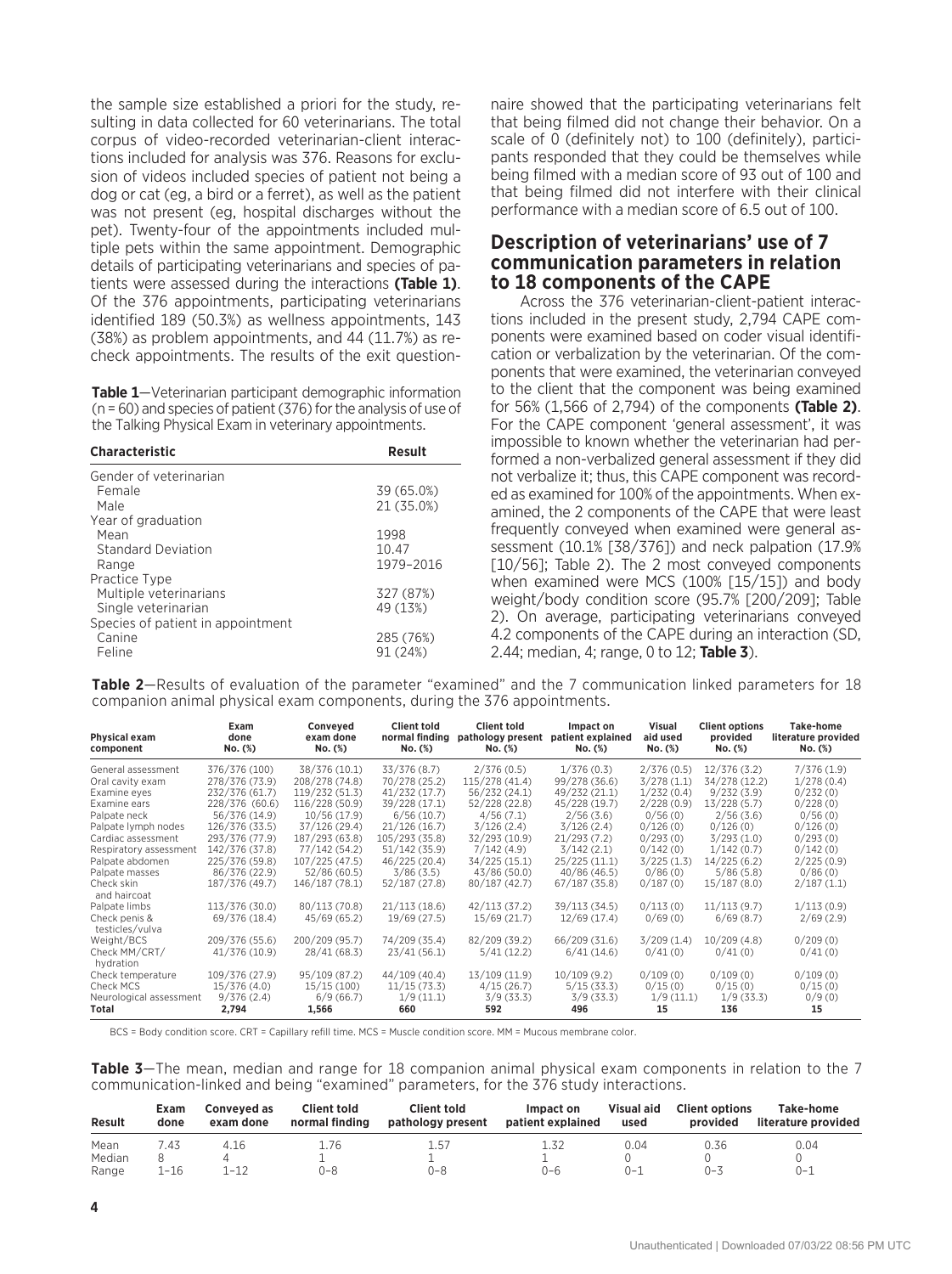Of the interactions where the veterinarian conveyed to the client that a component was examined, the veterinarian communicated whether the examined component was normal 42% (660/1,566) of the time or had an identified pathology 38% (592/1,566) of the time (Table 2). Of the CAPE components conveyed, the least communicated in relation to being normal or having a pathology were body temperature (60.0% [57/95]) and lymph node palpation (64.9% [24/37]) and the most communicated components in relation to a normal or pathological finding were general assessment (92.1% [35/38]) and check skin and haircoat (90.4% [132/146]). When the veterinarian did communicate that a CAPE finding was either normal or pathological, the impact on the patient was most often communicated for palpation of superficial masses (76.9% [40/52]) and neurological assessment (50.0% [3/6]; **Figure 1**). The



**Figure 1**—Percentage of each companion animal physical exam (CAPE) component for which the impact to the patient was communicated, of the total for each CAPE component that was conveyed as having been examined.

impact on the patient, was least often communicated for palpation of lymph nodes (8.1% [3/37]) and respiratory assessment (3.9% [3/77]). Overall, when a CAPE component was conveyed to a client as being normal or pathological, the impact of the finding to the patient was conveyed 39.6% (496/1252) of the time.

Visual aids and take-home literature were each used at least once in 4% (15/376) of all interactions examined. Ophthalmoscopes were used in 25.8% (97/376) and otoscopes were in 24.2% (91/376) of all appointments. Of the 189 wellness appointments, 72% (136/189) contained at least 1 medical concern communicated by the veterinarian to the client, meaning most presumably healthy dogs and cats presenting for preventive care had at least 1 pathology reported.

#### **Factors associated with the total number of CAPE components conveyed by a veterinarian during an appointment**

The results of the univariable analysis for each independent variable are presented **(Table 4)**. The final mixed-linear regression model included type of appointment and gender of the veterinarian **(Table 5)**. In summary, female veterinarians conveyed 1.31 more CAPE components to clients than male veterinarians when controlling for type of appointment. When controlling for gender of the veterinarian, in problem appointments 1.37 more CAPE components were conveyed by veterinarians to clients than during recheck appointments. For wellness appointments, 2.57 more CAPE components were conveyed by veterinarians to clients than for recheck appointments, and 1.20 more CAPE components were conveyed by veterinarians to clients during wellness appointments compared to problem appointment. The intraclass correlation coefficient was 0.18, which describes the correlation be-

**Table 4**—Univariable regression model data, with number of components conveyed per appointment as the outcome variable and veterinarian as a random effect

| Independent variable                              | Coefficient | P value  | 95% CI        |
|---------------------------------------------------|-------------|----------|---------------|
| Age of veterinarian                               | $-0.02$     | 0.36     | $-0.05, 0.02$ |
| Gender of veterinarian*                           | 1.32        | 0.0001   | 0.61, 2.02    |
| Wellness appointment <sup>+</sup>                 | 2.57        | < 0.0001 | 1.89. 3.26    |
| Problem appointment <sup>+</sup>                  | 1.38        | < 0.0001 | 0.67, 2.08    |
| Species of patient!                               | $-0.34$     | 0.21     | $-0.87, 0.19$ |
| Year of graduation                                | 0.03        | 0.15     | $-0.01, 0.06$ |
| No. of veterinarians working<br>at that practices | $-0.58$     | 0.27     | $-1.60.0.44$  |

\*The referent is male.

†The referent is a recheck appointment.

‡The referent is dog.

§The referent is a single veterinarian practice.

**Table 5**—Final Mixed Linear Regression Model, with Number of Components Conveyed per Appointment as the Outcome Variable and Veterinarian as a Random Effect

| Independent variable             | Coefficient | P value | 95% CI     |
|----------------------------------|-------------|---------|------------|
| Gender*                          | 1.31        | 0.0001  | 0.64.1.98  |
| Type of appointment <sup>+</sup> |             |         |            |
| Problem                          | 1.37        | 0.0001  | 0.67.2.07  |
| Wellness                         | 2.57        | 0.0001  | 1.90, 3.25 |
| Constant $(Y, X = 0)$            | 1.45        | 0.0001  | 0.66.2.23  |

\*The referent is male.

†The referent is a recheck appointment.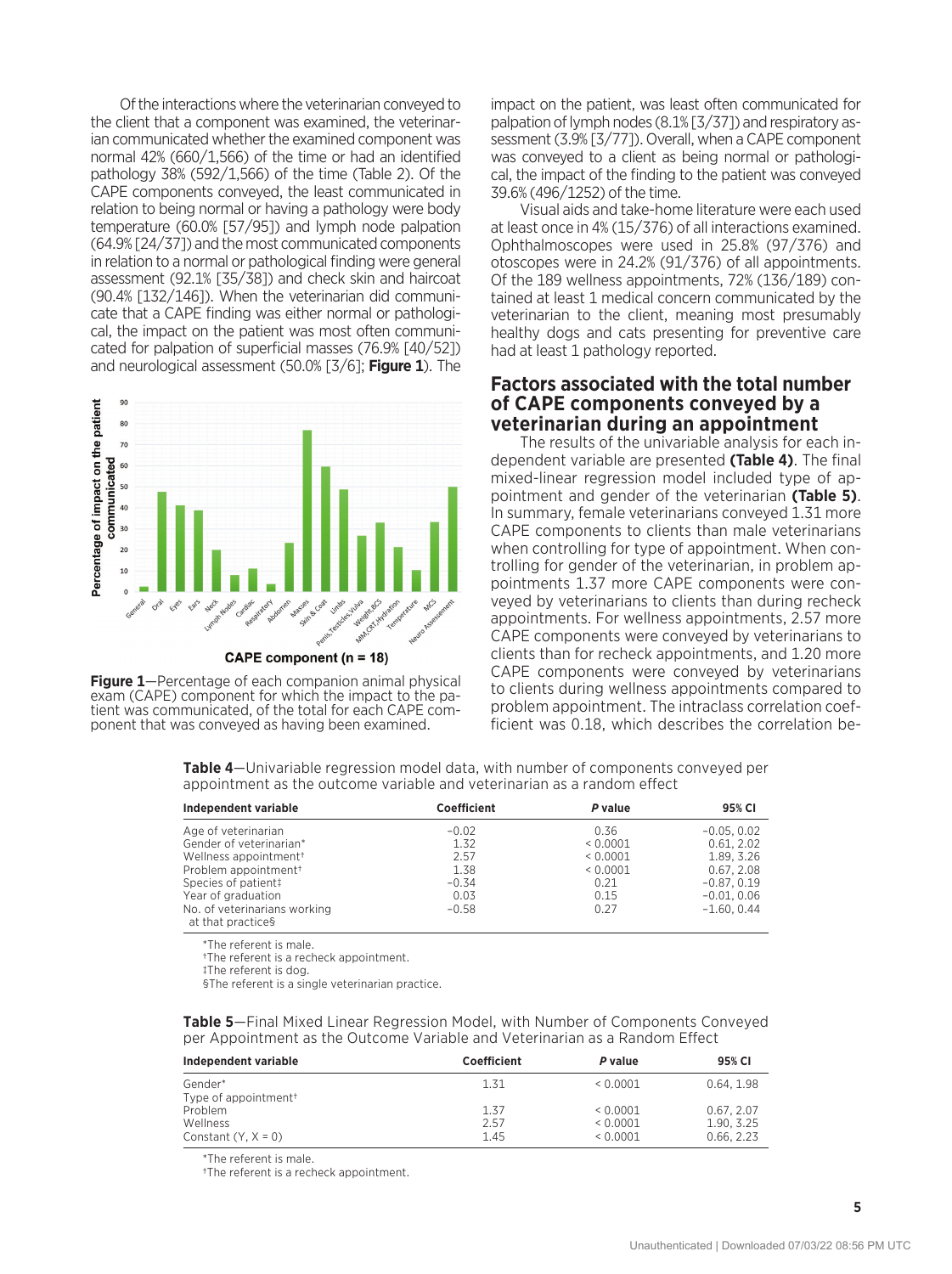tween the interactions involving the same veterinarian. The likelihood ratio comparing the variance of at the appointment level versus the veterinarian level, of the final model, was significant at *P* < 0.0001, rejecting the null hypothesis that the random effect (veterinarian), was not contributing to the total variance.

## **Discussion**

Findings of the present study provide novel insight into the current use of the TPE by veterinarians, which is a tool for informing clients about their animal's physical exam and the potential value of the CAPE. The TPE is also a possible means to provide structure to veterinary appointments by focusing both the veterinarian and the client on the process of the physical exam while it is occurring. The present study identified missed opportunities for veterinarians to communicate what they were doing during the CAPE and their reason for performing each component of the physical exam. The results of this study most likely overestimated the number of examined components conveyed because of the difficulties discerning at times if a component was being examined. Thus, it is likely that there were even more components being examined that were not explained to clients. Although the ideal number of physical exam components that need to be conveyed by a veterinarian to communicate value of the physical exam has not been identified, findings of the present study suggest possible opportunities likely exist for veterinarians to engage clients in the process of their animal's physical exam, including why examining specific components are important.

Participating veterinarians often conveyed to clients when they weighed a patient or took their body temperature. One possible explanation for the frequency of conveying the act of weighing and temperature measurement might be the necessary cooperation of pet owners for these procedures. Other CAPE components may be conveyed less often simply because the cooperation or direct participation of the client is not as likely needed for the veterinarian to complete the examination. Participating veterinarians least often let clients know that they were performing a general assessment of the patient. The general assessment has been described as a very important source of information for veterinarians during the CAPE, which has an important role in veterinarians' clinical decision making.10,18 A veterinarian mentioning their thoughts on general assessment is an initial step in helping clients understand the process and significance of the CAPE and by employing the TPE protocol throughout may potentially increase clients' perceived value of the CAPE.

One of the recommendations that reached consensus during a Delphi study on improving the quality of canine and feline appointments was "during each preventive healthcare consultation, owners should be made aware of both normal and abnormal findings from a clinical examination."19 In the current study, when veterinarians did convey that they had examined a CAPE component during an appoint-

ment, 20% of the time they did not mention whether the component examined was normal or if a pathology was present. This can impact client decision making and runs counter to informed owner consent, $20$ which is upheld by veterinary regulatory bodies.  $21$ It is likely clients have difficulty making evidencebased decisions when they have not been given all the information regarding their pet's health status, including relevant CAPE findings. Further, from an analysis of malpractice claims, a list of categories for which veterinarian-client communication breakdowns caused claims included, "lack of comprehension of exam findings."<sup>22</sup> It is plausible that greater use of the TPE would better position clients for making informed decisions and help veterinarians uphold their obligations regarding informed owner consent.

Understanding the impact of a normal or pathologic finding on the patient can also influence client decision-making. This is true both for patients that present with health concerns and for those who are seemingly healthy upon presentation.<sup>23,24</sup> The impact of a normal or pathological finding becomes more significant when it is explained to a client to justify proceeding with preventive care, diagnostic tests or to proceed with medical or surgical treatments. While a baseline, best practice CAPE should be conducted during a veterinary appointment, $15$  the goal of the TPE is not necessarily to discuss at length every CAPE component with the client, rather the goal is to convey to the client the most impactful normal and abnormal CAPE findings for the patient's health.

Communication between a veterinarian and a client is a human-to-human interaction, where psychological research has shown that visuals aids can be used to improve a person's understanding of a medical problem.20 Surprisingly, visual aids and client handouts (ie, take-home literature) were rarely used in the present study to explain CAPE components. Further, veterinary clients participating in a focus group study expressed that the use of visual aids augments their understating of new medical information.25 The veterinary client participants from the same focus group study further expressed an interest in receiving take-home literature from their veterinarian. Given that many malpractice claims are based on a client's lack of understanding of examination findings and the prognosis of the case,  $22$  it follows that the use of take-home literature and visual aids may enhance client understanding, and detailing the use in the medical record supports documentation of informed owner consent.

The TPE may be especially important for wellness appointments, which made up about one-half of the total appointments evaluated by the present study. Current vaccination frequency guidelines for many of the canine and felines vaccines recommend administration once every three years.<sup>26,27</sup> Clients should bring their pets in for annual wellness appointment which includes a CAPE, to ensure their health and wellbeing. It has been suggested veterinarians should facilitate clients' understanding of the health benefits to their pets and the economic benefits to the clients themselves of wellness appoint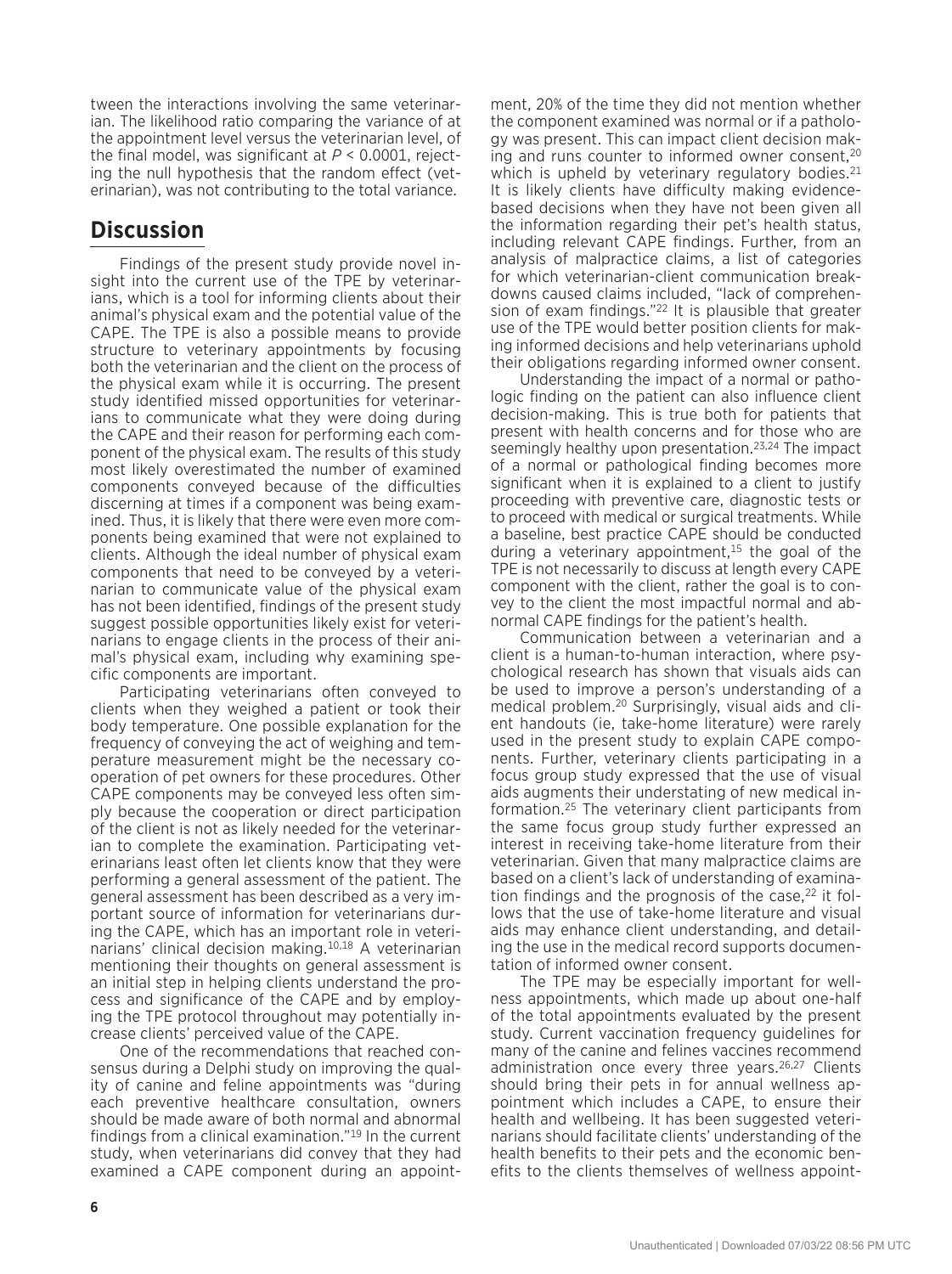ments, which will likely bring their pets into veterinary practices more frequently.11 The use of the TPE in wellness appointments could further improve clients understanding of the value of the annual CAPE between vaccine appointments, which could further support veterinary practice sustainability.

A noteworthy result from the present study is in about three-quarters of wellness appointments the veterinarian conveyed at least one pathological CAPE finding to the client. In another study, which did not identify the type of appointments included, only 7% of dogs and 10% of cats examined by primary care veterinarians were considered healthy.28 The most common pathologies reported in the previous study were dental calculus and gingivitis. In another study involving one veterinary practice, 52% of dogs and cats presenting exclusively for wellness appointments, were found to have a pathology.9 The many pathologies identified within the wellness appointments of the present study reinforces the need for and the value of wellness appointments, including performance of the CAPE during scheduled healthy animal appointments. As there are many health issues that can be addressed, training veterinarians on communication protocols to improve client's overall perceived value of preventive care, such as the TPE, is likely to be important for veterinary patients to receive the preventive healthcare they need and to support the sustainability of veterinary practices.

A significant positive association was found between type of appointment and the number of CAPE components conveyed per appointment, which provided an indicator of participating veterinarians use of the TPE. In comparison to veterinarians conducting recheck appointments, veterinarians were more likely to convey components of their physical exam during problem appointments and even more likely to convey components during wellness appointments. A direct observation study investigating the differences specifically between wellness and problem appointments found more comprehensive examinations were conducted for wellness appointments than for problem appointments.<sup>29</sup> Another study<sup>30</sup> found veterinarians to be less rushed during wellness appointments and that veterinarians directed more biolifestyle-social statements toward the client during wellness appointments in comparison to problem appointments, even though there was not a significant difference in duration of the two types of appointments. This may begin to explain the greater likelihood of CAPE components being verbally conveyed as examined during wellness appointments. Further, it is intuitive that a more comprehensive physical exam would be conducted for problem and wellness appointments then for recheck appointments, since recheck appointments usually involve a follow-up on one specific problem and recheck appointments are usually shorter in length. Ideally, an effort should be made to use the TPE as a communication protocol for all types of appointments.

Findings of the present study also showed that participating female veterinarians conveyed 1.31 more CAPE components than participating male veterinarians. Another direct observation study found female veterinarians use more of a relationship-centered communication pattern, which focuses more on collaboration with the veterinary client.<sup>31</sup> Engaging clients in their animal's physical exam by conveying the CAPE components examined is consistent with a more collaborative approach to communication and may be consistent with female veterinarians' use of a more relationship-centered pattern of communication. Focus should be placed on training all veterinarians, regardless of their gender identity, on the potential benefits and use of the TPE.

For some of the CAPE components considered in this study, it was difficult to discern if they were being examined, due to the study methodology of direct observation of video recording. This problem may have resulted in a specific CAPE component being under reported as examined, resulting in an overestimation of the percentage of the component examined being conveyed to the client. For example, when a participating veterinarian was palpating a patient's spine, ribs and hips, the coder could not always be certain whether the veterinarian was assessing body condition score or MCS resulting in a possible underestimation of the assessment of MCS and therefore an overestimate of the proportion of MCS being conveyed as examined by the veterinarian. Having said this, the focus of this study was on the communication parameters associated with performance of the CAPE, not which components were examined. Another limitation of the study was the use of only 1 coder. A decision was made to only use 1 coder because of the coder's extensive firsthand experience as a primary care veterinarian and because the questions in the rubric were objective rather than subjective. Another limitation of the current study was the inclusion of only 7 predictor variables in examining for associations with veterinarians' use of the TPE, which was determined by the type of data collected by surveys completed by the participating veterinarians as part of the larger study.13,14 Other predictor variables for use of the TPE that could be considered for future studies include time allocated by the veterinary practice for appointments and personality of the veterinarian. Participating veterinarians were asked in the surveys, "Do you have communication training" with the choices of only "yes" or "no", which did not provide specific enough detail on the nature of the training to use as a valid measure in the present study. Assessment of the type, content, and length of communication training could be expanded upon in future studies to provide more specific information on the nature of veterinarians' communication training and the impact of the training on the demonstrated communication of veterinarians, including use of the TPE.

The present study provides a description of the current use of the TPE by primary care veterinarians. Through this study, a potential opportunity was identified for increasing the application of the TPE by veterinarians to promote the value of the CAPE during all types of interactions, which in turn may lead to improved outcomes of veterinary care including clients' perception of the value of the annual CAPE,